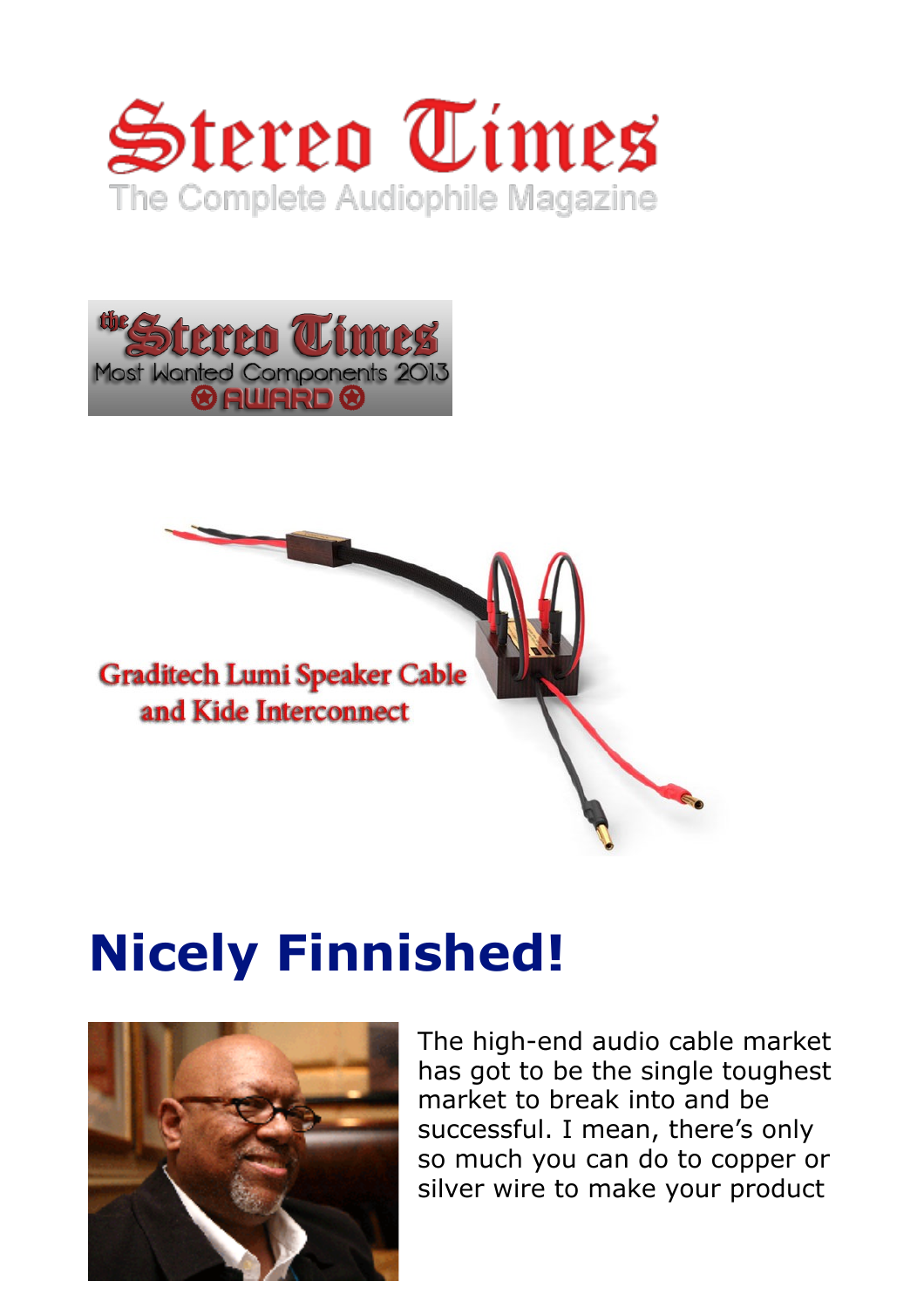stand out from the rest. Some companies have added magnets to their cables while others have used fluids to insulate their cables, and more still have used cryogenic treatment on their cables. But Val Kratzman, the U.S. distributor for Penaudio, an excellent loudspeaker builder out of Finland, introduced me to a Finnish cable company that actually offers something that while it may not be quite as exotic as some other cable designs I believe not only makes them stand out from the crowd but may actually put them in the position of offering one of the best values in high-end audio. The name of the company is Graditech and the cables are the "Lumi Series" loudspeaker cables and "Kide" Series interconnects.

Pasi Lankinen, the founder of Graditech has relied on his background in designing and building electronics and loudspeakers, to learn the best methods for dealing with the shortcomings inherent in most audio components. Remember: There may be no such thing as a perfect audio component, but what is important is how well you build upon the component's strengths and diminish its weaknesses. This takes ingenuity and a highly trained ear; two things that I believe had to play a great part in the design of the Graditech cables.

As with all cables, regardless of price or pedigree, there is bound to be something that they just don't quite get right. If a cable sounds highly detailed and resolved it may also be called bright and analytical. If a cable retrieves a lot of deep bass information then it may be called muddy or boomy. Most theorize that this comes from the use of different types of wires (silver, copper, solid core, stranded, etc.), since all wires have varying sonic characteristics. So how then can you build up the strengths of these different wire types and minimize their weaknesses? Pasi Lankinen seems to have an answer.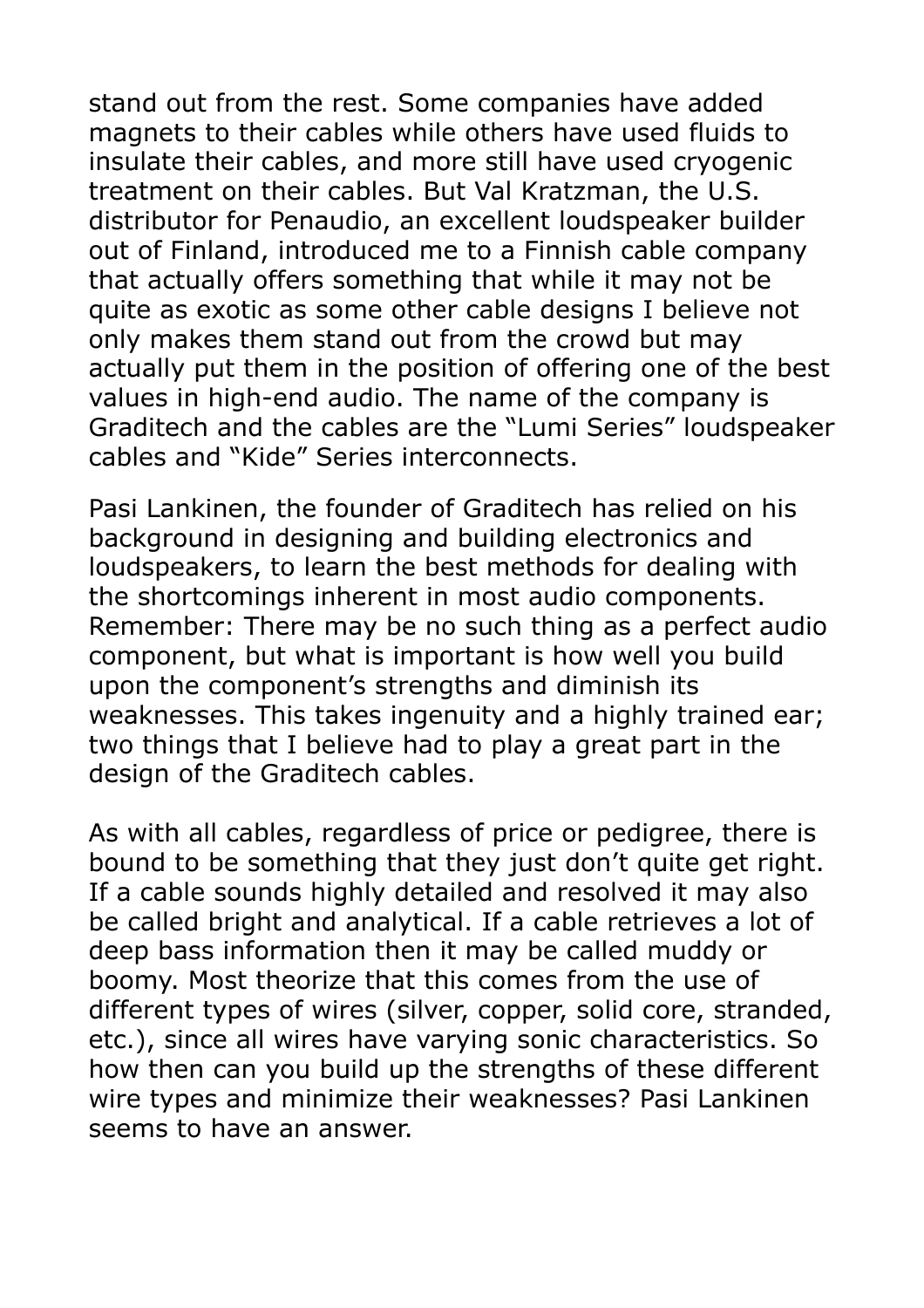## **Great Idea!**

Every once in a while I come across an audio device whose design is so sensible that it makes you say: "Wow! Why didn't I think of that?" That was the reaction I had to the cables that Val sent me for this review, Graditech's Lumi 3 speaker cables. Try and imagine listening to your system with a pair of speaker cables using silver wires. You may find the sound to detailed, airy, and highly resolved. But at higher volume levels you may also start to feel as though the sound is a bit on the bright or harsh side. Now imagine having the same configurations but now being able to minimize the brightness by changing the wire connected at the loudspeaker to either a solid copper wire or a stranded copper wire. *Voila!* Without making any major changes to your system you have just changed to character of the sound to make it more palpable to your musical taste.

Now this may be an oversimplification of what the Lumi cables are capable of but after spending the past few months with them, it's not far off.

### **The Lumi Cables**

Starting from the amplifier end are the Lumi 3's positive and negative leads composed of three separate conductors: silver-copper, stranded copper and solid copper. The leads are terminated with hospital grade gold-plated banana plugs. The leads go into a wooden housing on one end, and out the other, come a now separated and isolated three sets of cables which are now wrapped in one attractive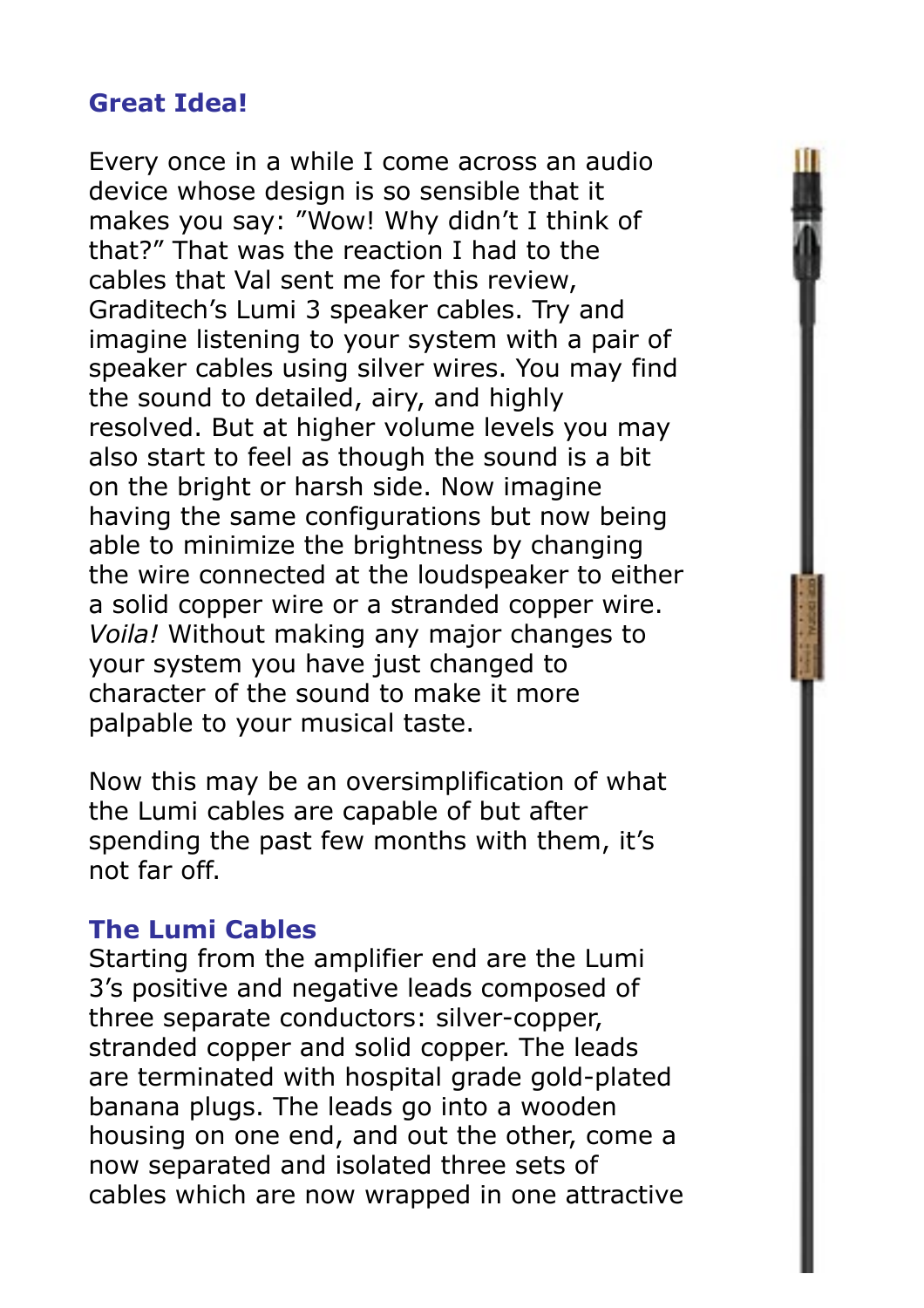nylon mesh jacket. The cables then go into the Lumi Cable Park™ which houses the three sets of wires. Out of the speaker end of the Cable Park™ come the three separated leads. On top of the Cable Park™ are four spots (two "+" and two "-") where whichever of the leads that are not being used can be "parked" to take them out of the signal path. Bear in mind also, that your options are not just limited to using one of the three cables at a time. The positive and negative leads do not have to be the same. In other words you can use the stranded cables on the positive terminals and the solid and or silver cables on the negative terminal. And just as with the amplifier end, the wires are connected to the speakers via hospital grade gold-plated banana plugs. These plugs, by the way, are excellent and give a real snug and confident fit.

The Lumi 2 speaker cables (which I did not have on hand), are like the Lumi 3 in that they give you some wire connectivity options but in this case the options are for either single-threaded copper and stranded copper, and both with ALC™ (Adjustable Loudspeaker Cable). While the Lumi 2 does not have all of the potential configurations of the Lumi 3, it is designed to maintain the sonic signature and integrity of the Lumi 3.

The Lumi 1 cables which obviously are Graditech's entrylevel speaker cable. The Lumi 1's copper wires are twisted using a geometry that allows it to achieve the best sonic results although without the connectivity options of its bigger siblings.

## **The Kide Interconnect Cables**

According to Graditech's website, the word "Kide" is a Finnish word that means a perfectly formed crystal whose beauty is capable of mesmerizing you. I suppose they feel that this is the same effect that listening to music from a system that uses the Kide cables will have. There are two types of Kide cables, the Kide 3 and the Kide 1. The Kide 3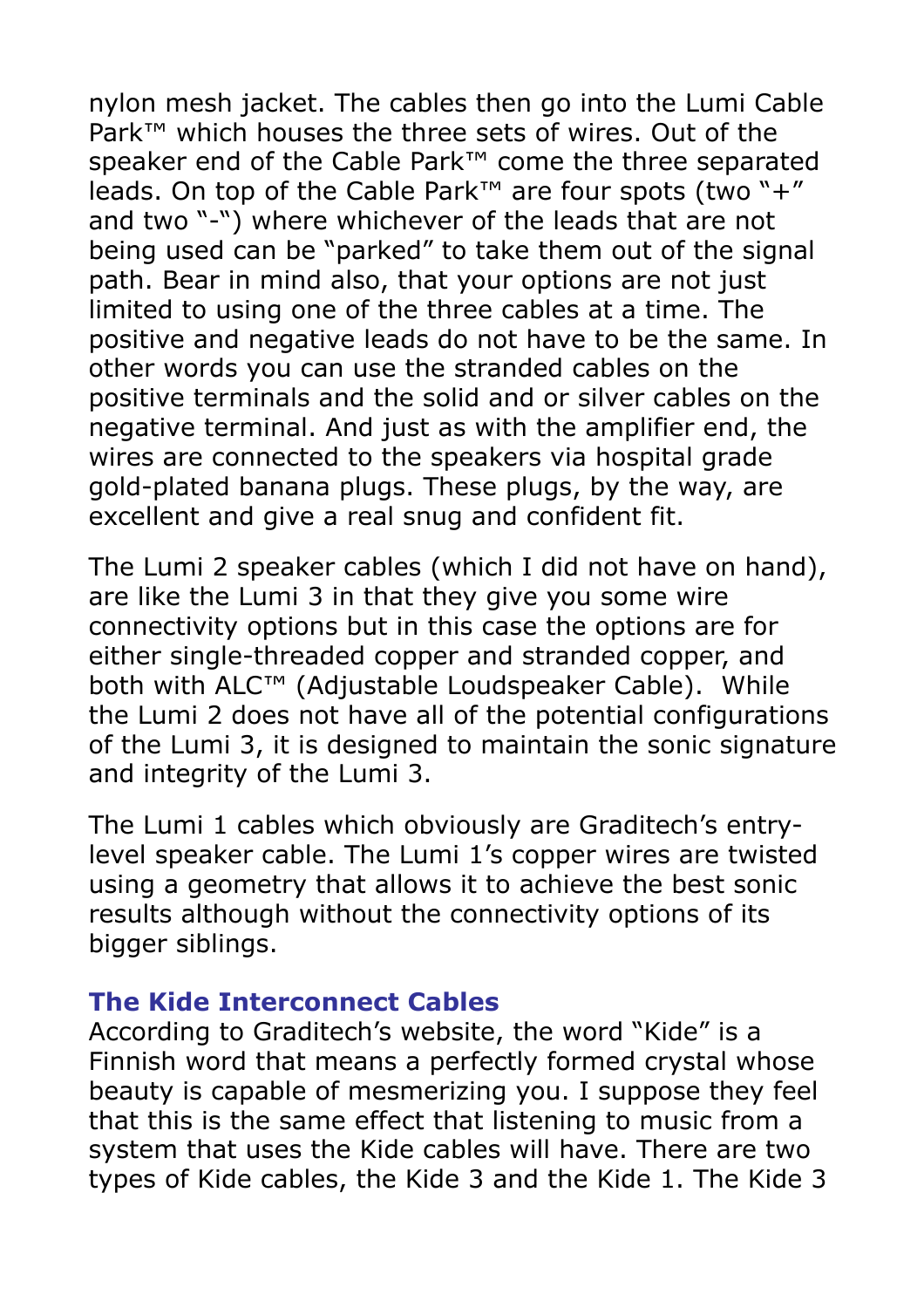cables are made of six strands (3 single twisted pair) of silver-plated copper conductors, wrapped in a PTFE Teflon dielectric and covered with a FEP outer jacket. The cables come with either Neutrik RCA or XLR connectors. The Kide 1 cables use 2 strands (a single twisted pair) of silverplated copper conductors and like the Kide 3 also uses a Teflon dielectric and FEP outer jacket.

## **The Review System Is Setup and the Listening Begins**

The system that I used to evaluate the Graditech cables featured a digital front end consisting of the Oppo DV980-H Universal Disc Player (as transport) feeding the Vitus Audio RD-100 DAC/Linestage. Amplification came from the Bel Canto Ref1000M monoblocks and the loudspeakers were the (sadly, now defunct) Black Moon Audio Fidelity Ones, a full-range floorstander.

I used the Soundstring Cable Technologies 75 Ohm Coaxial digital cable to connect the Oppo to the Vitus DAC. The Kide 3 balanced (XLR) interconnect connected the Vitus' linestage output to the Bel Canto amps and the Lumi 3 cables connected the amps to Black Moon Audio speakers which conveniently has two sets of terminals for bi-wiring.

**Dave's Associated Equipment: Analog Front End** George Warren Precision Sound Turntable Moth Arm2 Incognito wired tone arm **Benz Micro Ace Cartridge Transfiguration Phoenix Digital Front End** Vitus Audio RD-101 DAC/Linestage OPPO Digital DV-980H Universal Disc Player Apple TV **Amplification** Bel Canto Ref 1000 Mono Amps Bel Canto M300 Mono Amps PassLabs XVR-1 ElectronicCrossover PassLabs XP-15 Phono Stage Loudspeakers **Escalante Design Fremont Black Moon Audio Fidelity One Loudspeaker** Magnepan MG20 Loudspeaker Cabling **Entreg Audio Konstantin Cables Entreq Audio Apollo Cables Stealth Audio Cables Graditech Cables Accessories** Adona Corporation Zero GXT Equipment Stand Acoustic Revive RTP-2 Ultimate Power Supply Box Isoclean 60A3 II Power Conditioner **EntreaVibbeaters Entreg AC Wraps**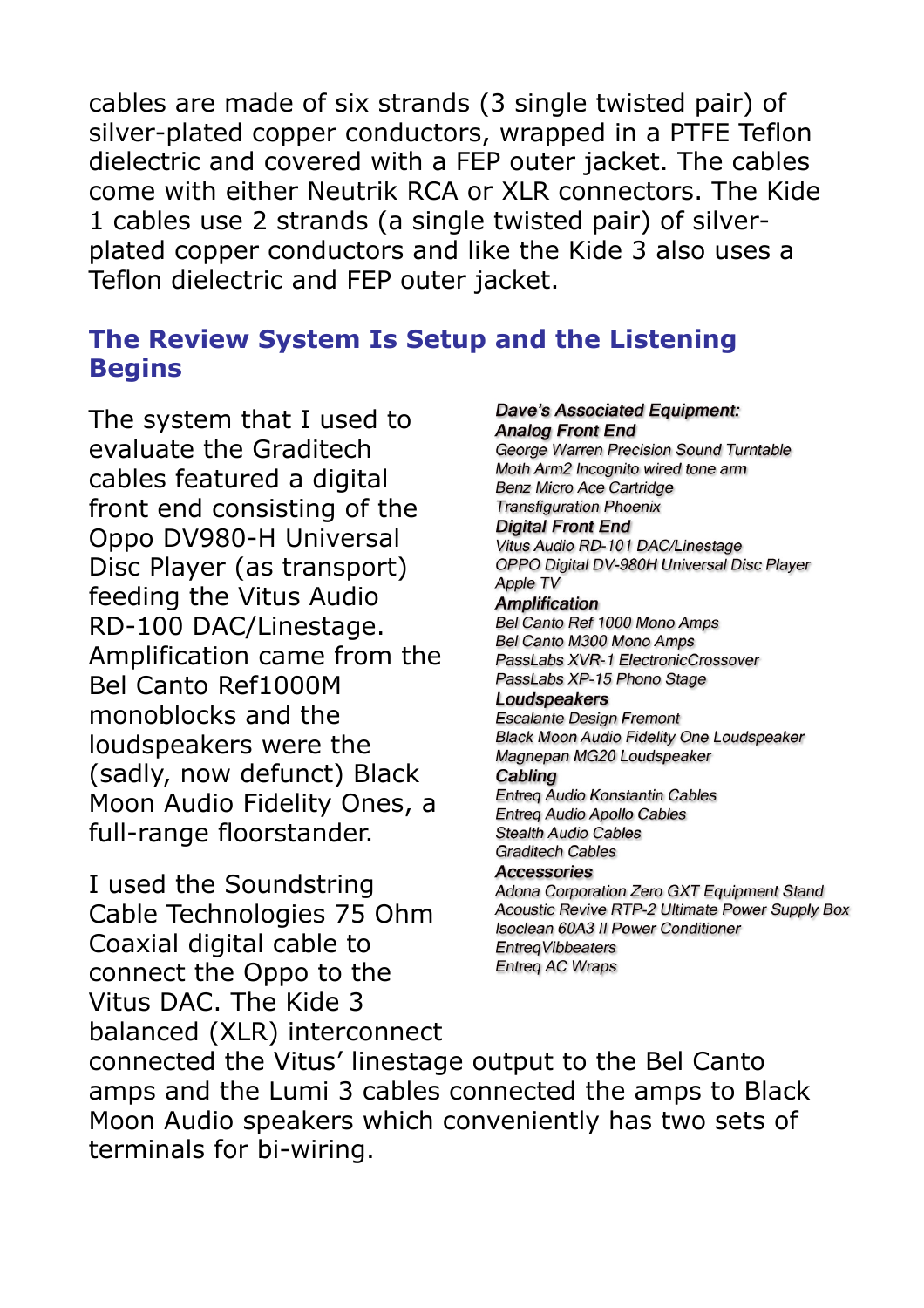In order to establish a reference point, I spent a few days listening to this system with my reference Entreq Audio Apollo balanced interconnect and speaker cables before replacing them with the Graditech cables. The Entreq cables are very neutral, so when I inserted the Graditech cables I expected to hear an immediately noticeable difference. I began my serious listening using the silvercopper wires from the Lumi 3 into the tweeter and midrange drivers of the Black Moon Audio speakers and the Stranded copper wires into the woofer. I was satisfied with the tonal balance of the tweeter but wanted to get a little more bass extension, so I replaced the stranded copper wires with the solid-copper wires and I got the result I wanted.

The first disc I played was bassist Marcus Miller's, *A Night In Monte Carlo* [Concord]. This live performance was recorded during the 2008 Monte Carlo Jazz Festival. He performed with trumpeter Roy Hargrove, guitarist Raoul Midon, and the Philharmonic orchestra of Monte Carlo. Track 2 is a cover of Miles Davis' "So What." It opens with a string section lead-in that immediately gives you a sense of the size and scale of the soundstage, not to mention the venue. The strings are accurately densely layered yet still maintain their musical nature. I noticed the same thing when listening to track 4, "I Loves You Porgy." The orchestra is rendered nicely, with good delineation of instruments and excellent front to back spacing.

The solid copper wires really seemed to work very well with the woofers, but where I really got to take full advantage of the Lumi 3's capabilities was easily switching the wires on the high-frequency drivers. Admittedly, I have a preference for silver cables on tweeters; I just think they're rendering of music is more accurately spacious, open and detailed sounding. Yes, they're a bit brighter too but so is much of live music. But for certain types of music, particularly rock where there tends to be an abundance of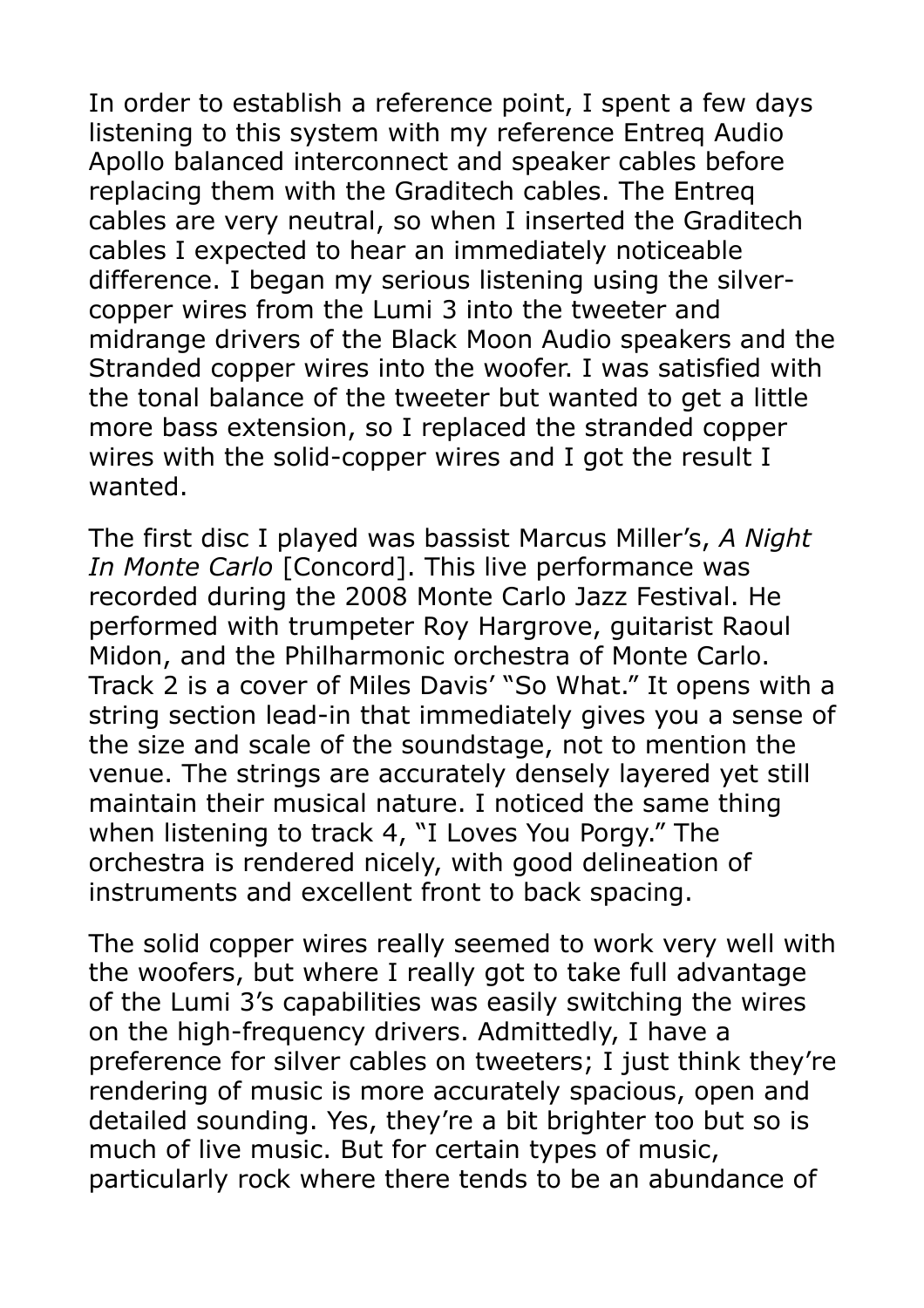cymbal crashes and screeching guitars, this can be a bit much. Such was the case when I began listening to George Clinton and the P-Funk All Stars' *Dope Dogs* [Hot Hands Records]. Despite being heavily linked to funk, R&B, and soul music, Clinton has always had a distinct slant in his music towards rock and in his latter career it was a fusion of rock and hip-hip. That's exactly what Dope Dogs is. The first track, "Dog Star" is a hard driving, pulse-pounding tune that is gushing with spectacular drum work, deep bass and roaring guitar solos. And if you don't like music that is loud, bright, and aggressive, keep silver speaker wires well away from your speakers. Or in the case of the

Lumi 3 cables simply disconnect the silver-copper wires and connect either the stranded or solid copper wires instead. The difference is immediate. The high frequencies lose a bit of their edge and bite without sacrificing any musicality. The silver-copper is still a bit more airy to me but I can see where many folks would prefer the sound of one of the other wires.



Getting to what I feel is the most important aspect of a cable's performance: the way it allows the system to portray live music, particularly vocalists, I started listening to *Patricia Barber Live: A Fortnight In France* [Blue Note]. Track 5, "Pieces," is a great example of how these cables can be tailored to a system. The silver-copper wires seemed to match Barber's wispy, full-throated voice perfectly while the solid copper wires worked famously with the low-end, especially Eric Montzka's drum work. The same can be said for track 9, "Whiteworld" which features Michael Arnopol on bass. Not only is the music rendered well but you get a real sense of the atmosphere inside the venue.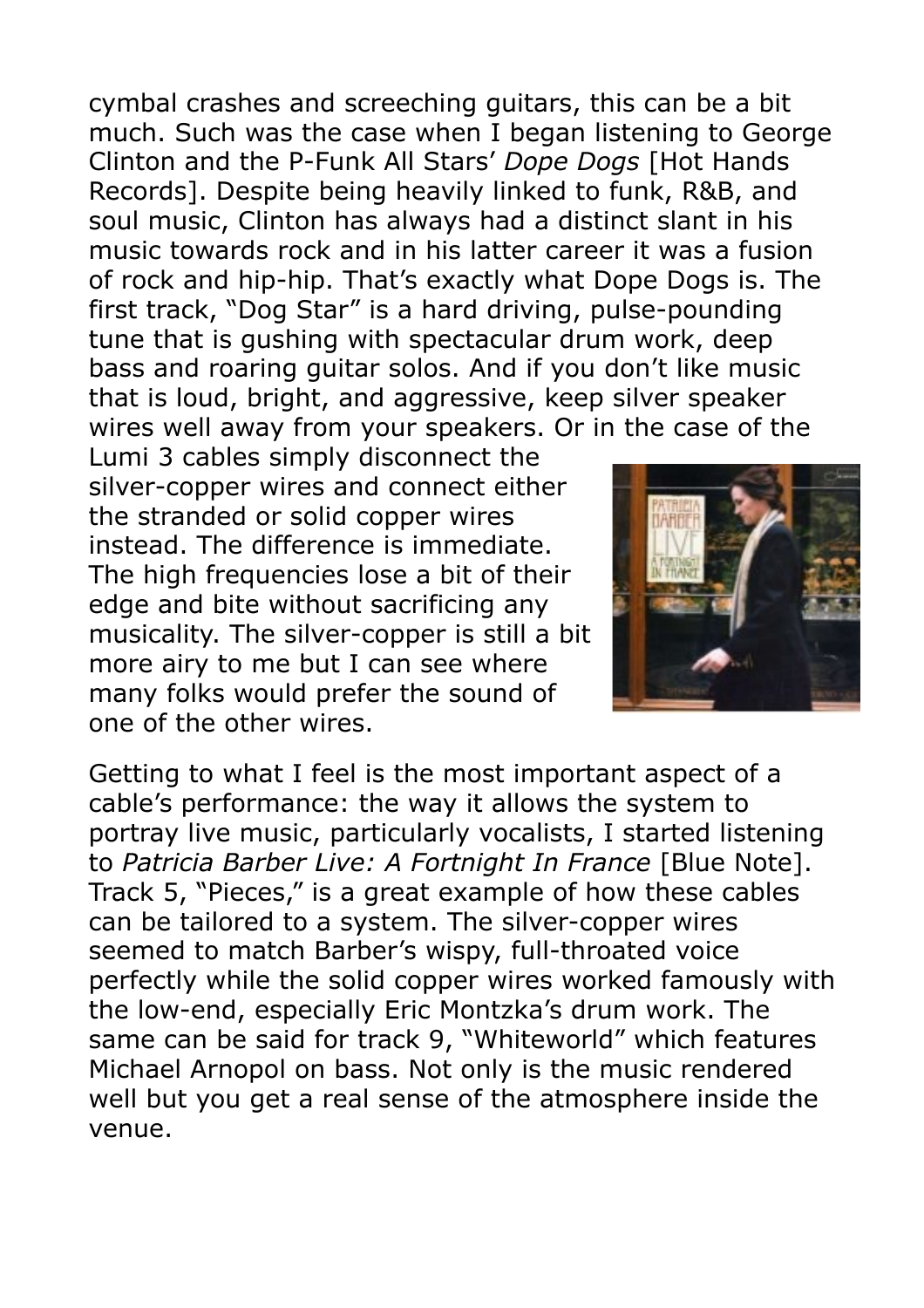## **Conclusion**

Together the Graditech cables worked exceptionally well in my system and individually they also acquitted themselves nicely. But the cable that is the real story here is the Lumi 3 speaker cable. The flexibility of the ALC™ design is a game changer. Their ease of use and ability to be all cables to all audiophiles is what sets them apart. Also, as we get ready to go to press with this review, I've just learned that Graditech will soon have a digital cable available as well so stay tuned. I'm not sure how available these cables are in the US just yet; you'll have to talk to Val Kratzman about that. But they will be well worth seeking out and could possibly be the last speaker cable you'll ever buy. Highly recommended.



#### **Specifications: Lumi 3 Speaker Cables**

 Three twisted pair of three different conductors – single-threaded copper, stranded copper, and silver-plated stranded copper – selected to generate the best sound and parity between the amplifier and speakers.

 ALC™ technology and CablePark™: two conductors at amplifier and six at speakers

Dielectrics: Air, THEIC-modified varnish, PVC and Teflon

#### **Kide 3 Interconnect Cables**

 6 strands / 3 single twisted pair of silver plated copper conductors PTFE Teflon dielectric FEP Outer jacket Neutrik RCA or XLR